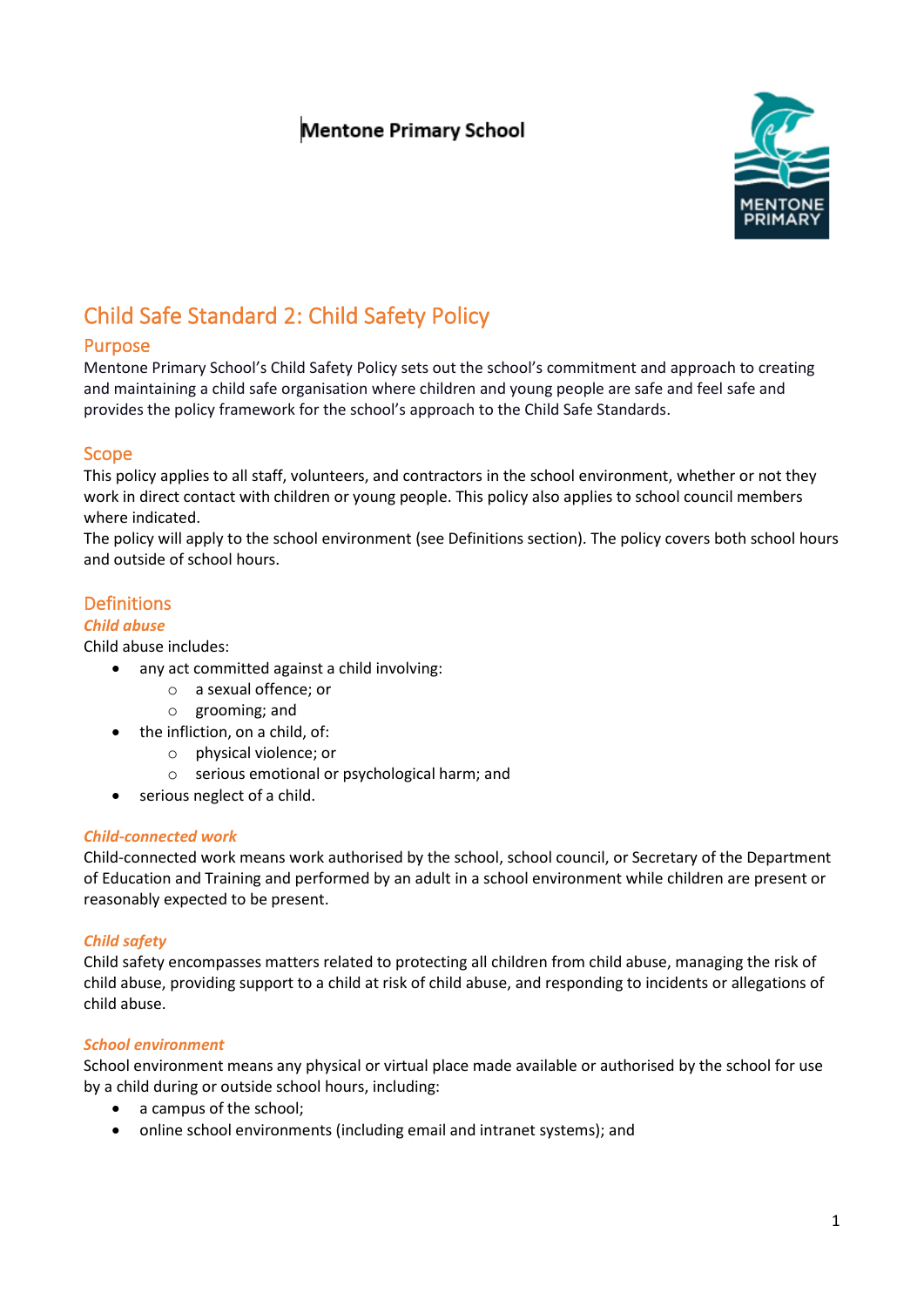• other locations provided by the school for a child's use (including, without limitation, locations used for school camps, sporting events, excursions, competitions, homestays, and other school activities or events)

### *School staff*

School staff means an individual working in a school environment who is:

- employed by the Department of Education and Training;
- directly engaged or employed by a school council; or
- a volunteer or a contracted service provider (whether or not a body corporate or any other person is an intermediary).

### STATEMENT OF COMMITMENT TO CHILD SAFETY AND CHILD SAFETY PRINCIPLES

Mentone Primary School is committed to the safety and wellbeing of all children and young people. This will be the primary focus of our care and decision-making.

"The school's approach to creating and maintaining a child safe school environment is guided by our school philosophy and values. Mentone Primary School's agreed values of Honesty, Care and Compassion, Respect, Teamwork and Friendliness underpin our vision and mission statement; 'At Mentone Primary School, our relationships are important, our learning is powerful, and we are curious, creative and confident.' As such, we share high expectations of our professional practice, we work together as a community of practice and purposely aim to continually improve to enable all our students to be inspired to thrive and develop emotionally and academically throughout their school years with us. We know children can struggle to achieve their personal best if they are not safe from abuse.

Mentone Primary School has zero tolerance for child abuse.

We are committed to providing a child safe environment where children and young people are safe and feel safe, and their voices are heard about decisions that affect their lives. Our child safe policies, procedures, strategies and practices will be inclusive of the needs of all children, particularly Aboriginal and Torres Strait Islander children, children from culturally and linguistically diverse backgrounds, children with disabilities, and children who are vulnerable.

Every person involved in Mentone Primary School has a responsibility to understand the important and specific role they play individually and collectively to ensure that the wellbeing and safety of all children and young people is at the forefront of all they do and every decision they make.

### Child safety principles

In its planning, decision-making and operations, Mentone Primary School will:

- 1. Take a preventative, proactive and participatory approach to child safety;
- 2. Value and empower children to participate in decisions which affect their lives;
- 3. Foster a culture of openness that supports all persons to safely disclose risks of harm to children;
- 4. Respect diversity in cultures and child rearing practices while keeping child safety paramount;
- 5. Provide written guidance on appropriate conduct and behaviour towards children;
- 6. Engage only the most suitable people to work with children and have high quality staff and volunteer supervision and professional development;
- 7. Ensure children know who to talk with if they are worried or are feeling unsafe, and that they are comfortable and encouraged to raise such concerns;
- 8. Report suspected abuse, neglect or mistreatment promptly to the appropriate authorities;
- 9. Share information appropriately and lawfully with other organisations where the safety and wellbeing of children is at risk; and
- 10. Value the input of and communicate regularly with families and carers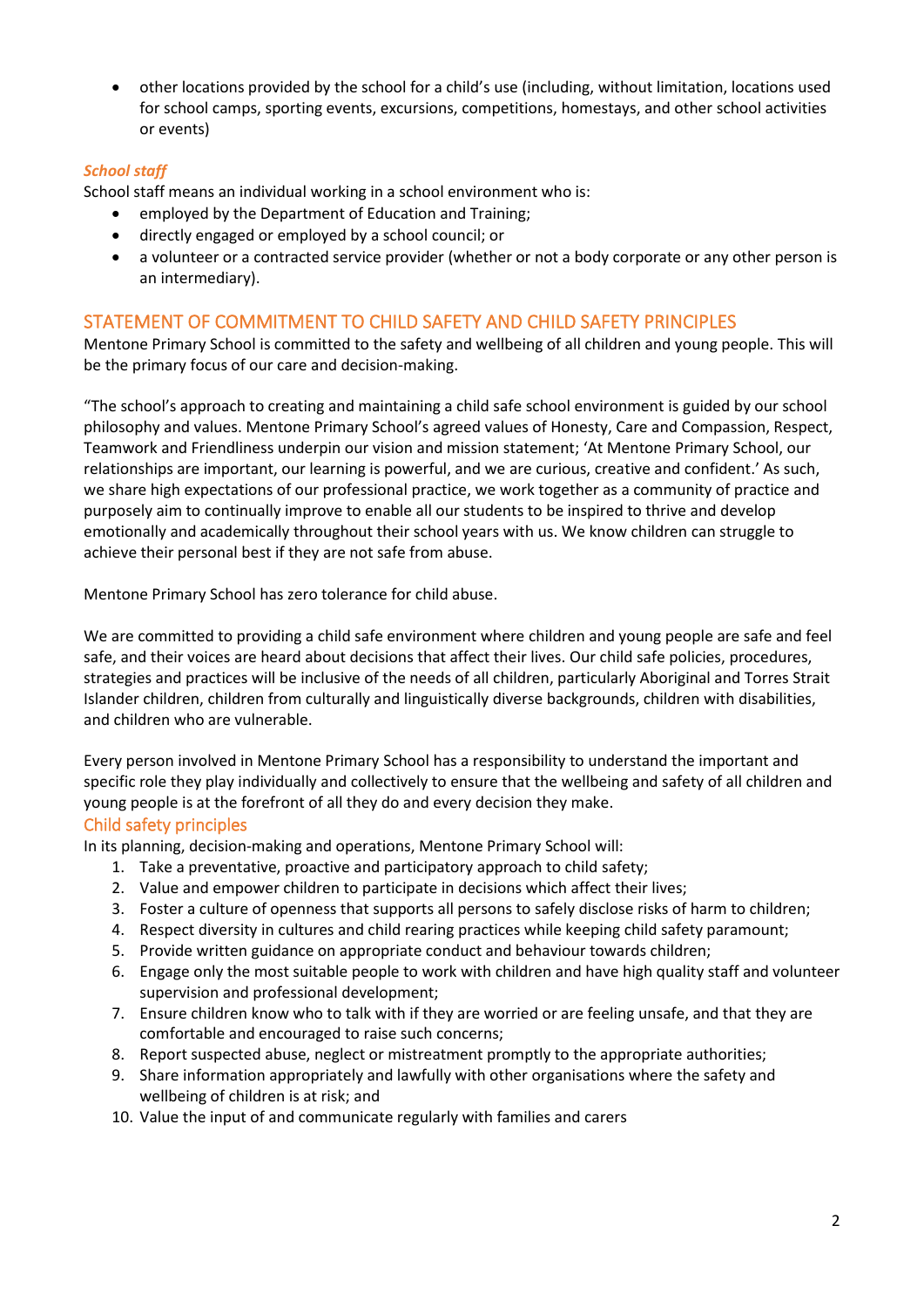## **POLICY**

### Strategies to embed a child safe culture

Mentone Primary School's culture encourages staff, students, parents and the school community to raise, discuss and scrutinise child safety concerns. This makes it more difficult for abuse to occur and remain hidden.

All child safety documents, including this policy, the Child Safety Code of Conduct, the school's Child Safety Responding and Reporting Obligations (including Mandatory Reporting) Policy and Procedures, *[Identifying](https://www.education.vic.gov.au/Documents/about/programs/health/protect/ChildSafeStandard5_SchoolsGuide.pdf)  [and Responding to All Forms of Abuse in Victorian Schools](https://www.education.vic.gov.au/Documents/about/programs/health/protect/ChildSafeStandard5_SchoolsGuide.pdf)* and th[e Four Critical Actions for Schools](https://www.education.vic.gov.au/Documents/about/programs/health/protect/FourCriticalActions_ChildAbuse.pdf) are readily available online for all staff and students to read at any time.

Child safety is everyone's responsibility. **All school staff** are required to:

- Act in accordance with the school's Child Safety Code of Conduct, which clearly sets out the difference between appropriate and inappropriate behaviour
- Act in accordance with the Child Safety Responding and Reporting Obligations (including Mandatory Reporting) Policy and Procedures at all times, including following th[e Four Critical Actions for Schools](https://www.education.vic.gov.au/Documents/about/programs/health/protect/FourCriticalActions_ChildAbuse.pdf) where necessary
- Undertake annual guidance and training on child safety
	- Act in accordance with their legal obligations, including:
		- o Failure to disclose offence (applies to all adults)
		- o Duty of care (applies to all school staff)
		- o Mandatory reporting obligations (applies to all mandatory reporters, including teachers, principals, registered psychologists, and registered doctors and nurses)
		- $\circ$  Failure to protect offence (applies to a person in a position of authority within the school)
		- $\circ$  Reportable conduct obligations (applies to all school staff in reporting conduct to the principal, and applies to the principal in reporting to Employee Conduct Branch)
		- o Organisational duty of care (applies to the school as an organisation)
		- o For more information on these obligations, see [Identifying and Responding to All Forms of](https://www.education.vic.gov.au/Documents/about/programs/health/protect/ChildSafeStandard5_SchoolsGuide.pdf)  [Abuse in Victorian Schools.](https://www.education.vic.gov.au/Documents/about/programs/health/protect/ChildSafeStandard5_SchoolsGuide.pdf)

As part of Mentone Primary School's child safe culture, **school leadership** (including the principal and assistant principal) will:

- Consider the diversity of all children, including (but not limited to) the needs of Aboriginal and Torres Strait Islander children, children from culturally and linguistically diverse backgrounds, children with disabilities, and children who are vulnerable, when implementing the Child Safe Standards
- Ensure that child safety is a regular agenda item at school leadership meetings and staff meetings
- Encourage and enable staff professional learning and training to build deeper understandings of child safety and prevention of abuse
- Ensure that no one is prohibited or discouraged from reporting an allegation of child abuse to a person external to the school or from making records of any allegation.

As part of Mentone Primary School's child safe culture, **school mandatory reporting staff** are required to:

- Complete the Protecting Children [Mandatory reporting and other obligations](http://elearn.com.au/det/protectingchildren/) online module every year
- Read the school's Child Safety Code of Conduct on induction, and maintain familiarity with that document
- Read the school's Child Safety Responding and Reporting Obligations (including Mandatory Reporting) Policy and Procedures on induction, and maintain familiarity with that document
- Read the school's Child Safety Policy (this document) on induction, and maintain familiarity with that document.

As part of Mentone Primary School's child safe culture, in performing the functions and powers given to them under the *Education and Training Reform Act 2006*, **school councils and school council members** will:

- Ensure that child safety is a regular agenda item at school council
- Consider the diversity of all children, including (but not limited to) the needs of Aboriginal and Torres Strait Islander children, children from culturally and linguistically diverse backgrounds, children with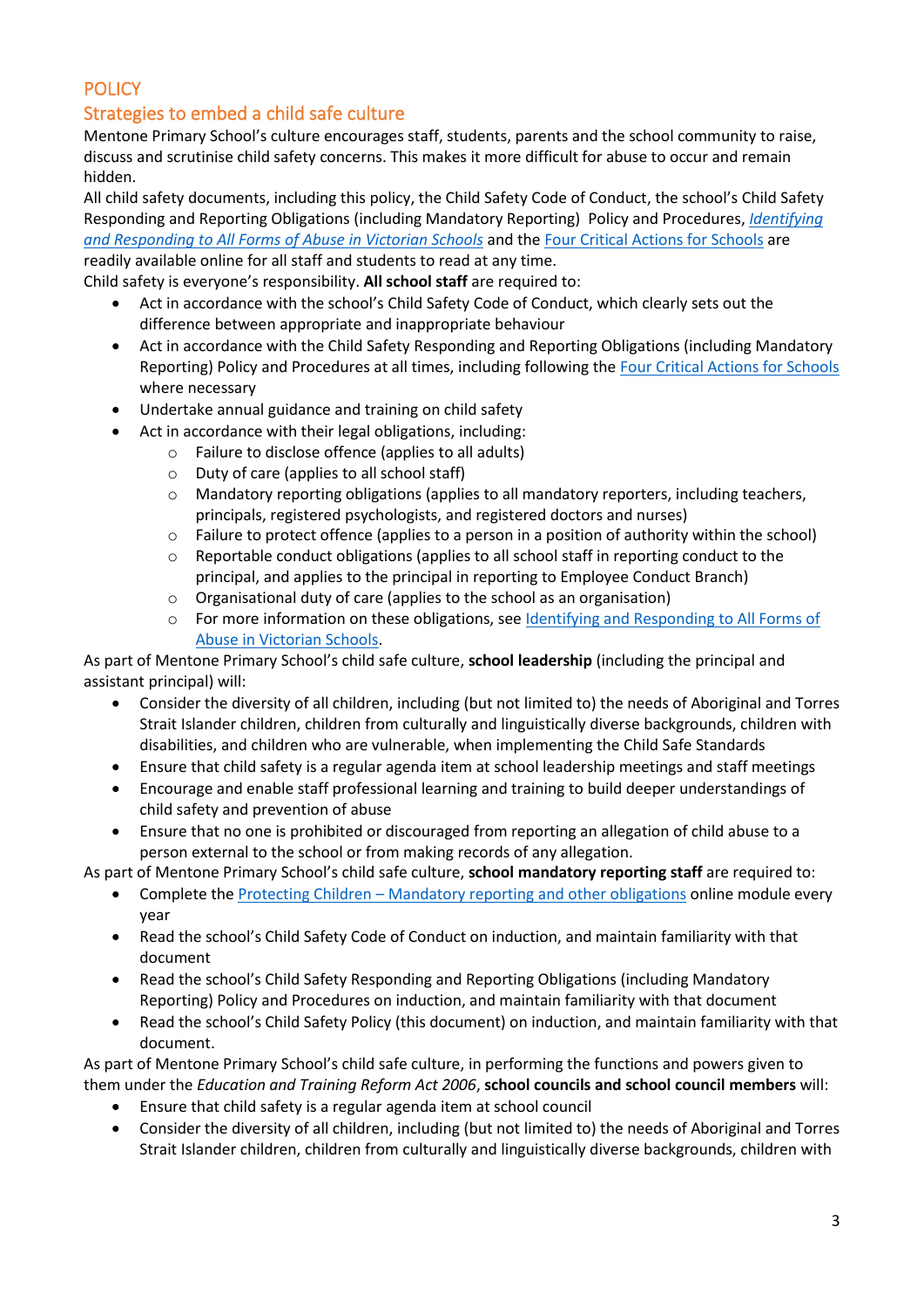disabilities, and children who are vulnerable, when making decisions regarding the Child Safe Standards

- Undertake annual guidance and training on child safety, such as th[e Child Safe Standards School](https://www.education.vic.gov.au/Documents/about/programs/health/protect/school-council-training.pptx)  [Council Training](https://www.education.vic.gov.au/Documents/about/programs/health/protect/school-council-training.pptx) PowerPoint.
- Approve the Child Safety Code of Conduct to the extent that it applies to school council employees and members, and if updated, note the new document in its school council meeting minutes
- When hiring employees, ensure that selection, supervision and management practices are child safe.
- School leadership will maintain records of the above processes.

### Roles and responsibilities

School leaders will ensure that each person understands their role, responsibilities and behaviour expected in protecting children and young people from abuse and neglect. Staff will comply with the school's Child Safety Code of Conduct, which sets out clearly the difference between appropriate and inappropriate behaviour.

Specific child safety responsibilities:

- Principal and Assistant Principal is responsible for reviewing and updating the Child Safety Policy every 3 years.
- Principal and Assistant Principal is responsible for monitoring the school's compliance with the Child Safety Policy. The school community should approach the Principal and Assistant Principal if they have any concerns about the school's compliance with the Child Safety Policy.
- Principal and Assistant Principal is responsible for informing the school community about this policy and making it publicly available.
- Other specific roles and responsibilities are named in Mentone Primary School's other child safety policies and procedures, including the Child Safety Code of Conduct, Child Safety Responding and Reporting Obligations (including Mandatory Reporting) Policy and Procedures, and risk assessment register.

### Recruitment

Mentone Primary School follows the Department's Recruitment in Schools guide to ensure child safe recruitment practices, available on the [Department'](https://www.education.vic.gov.au/hrweb/careers/Pages/recruitinsch.aspx)s website.

All prospective volunteers are required to comply with our school's Volunteers Policy, including in relation to assessing the suitability of prospective volunteers and obtaining checks required under this policy. Mentone Primary School requires that all prospective volunteers are required to maintain a valid Working with Children Check.

### Training and supervision

Training and education are important to ensure that everyone in the school understands that child safety is everyone's responsibility.

Our school culture aims for all staff and volunteers (in addition to parents/carers and children) to feel confident and comfortable in coming forward with any allegations or suspicions of child abuse or child safety concerns. We train our staff and volunteers to identify, assess, and minimise risks of child abuse and to detect potential signs of child abuse. This training occurs annually or more often as required. We also support our staff and volunteers through ongoing supervision to develop their skills to protect children from abuse, to promote the cultural safety of Aboriginal and Torres Strait Islander children and children from linguistically and/or diverse backgrounds, and the safety of children with a disability and vulnerable children.

New employees and volunteers will be inducted into the school, including by being referred to the Child Safety Policy (this document), the Child Safety Code of Conduct, and the Child Safety Responding and Reporting Obligations (including Mandatory Reporting) Policy and Procedures on the school. They will also be supervised regularly to ensure they understand our school's commitment to child safety, and that their behaviour towards children is safe and appropriate. All employees of our school will be monitored and assessed via regular performance review to ensure their continuing suitability for child-connected work. Any inappropriate behaviour will be reported by school staff to the Principal or Assistant Principal and will be managed in accordance with Mentone Primary School's Child Safety Responding and Reporting Obligations (including Mandatory Reporting) Policy and Procedures where required.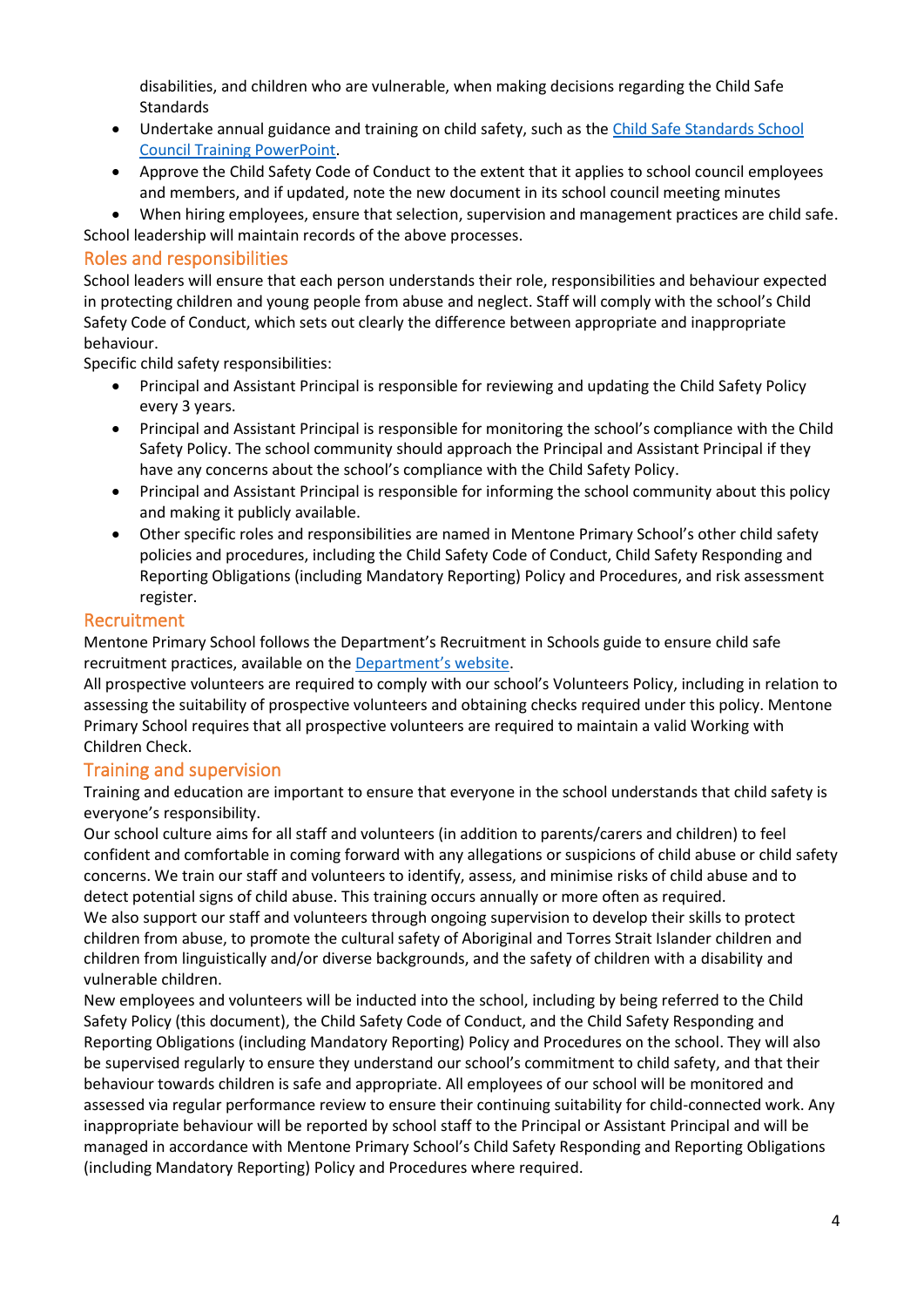### Reporting a child safety concern or complaint

The school has clear expectations for all staff and volunteers in making a report about a child or young person who may be in need of protection. All staff (including school council employees) must follow the school's Child Safety Responding and Reporting Obligations (including Mandatory Reporting) Policy and Procedures, including following the [Four Critical Actions for Schools](https://www.education.vic.gov.au/Documents/about/programs/health/protect/FourCriticalActions_ChildAbuse.pdf) if there is an incident, disclosure or suspicion of child abuse. Immediate actions should include reporting their concerns to DFFH Child Protection, Victoria Police and/or another appropriate agency and notifying the principal or a member of the school leadership team of their concerns and the reasons for those concerns.

Mentone Primary School will never prohibit or discourage school staff from reporting an allegation of child abuse. The school will always take action to respond to a complaint in accordance with the school's Child Safety Responding and Reporting Obligations (including Mandatory Reporting) Policy and Procedures. In accordance with Action 4 of the Four Critical Actions for Schools, Mentone Primary School will provide ongoing support for students affected by child abuse.

The Child Safety Responding and Reporting Obligations (including Mandatory Reporting) Policy and Procedures can be found on the school website.

### Risk reduction and management

Mentone Primary School believes the wellbeing of children and young people is paramount, and is vigilant in ensuring proper risk management processes, found in the school's risk assessment register. The school recognises there are potential risks to children and young people and will take a risk management approach by undertaking preventative measures.

We will identify and mitigate the risks of child abuse in school environments by taking into account the nature of each school environment, the activities expected to be conducted in that environment and the characteristics and needs of all children expected to be present in that environment.

Mentone Primary School monitors and evaluates the effectiveness of the actions it takes to reduce or remove risks to child safety, more information can be found in the school's risk assessment.

### Listening to, communicating with, and empowering children

Mentone Primary School has developed a safe, inclusive and supportive environment that involves and communicates with children, young people and their parents/carers. We encourage child and parent/carer involvement and engagement that informs safe school operations and builds the capability of children and parents/carers to understand their rights and their responsibilities. Our school is committed to supporting and encouraging students to use their voice to raise and share their concerns with a trusted adult at any time of need. Students can access information on how to report abuse at any classroom or at the school office.

When the school is gathering information in relation to a complaint about alleged misconduct with or abuse of a child, the school will listen to the complainant's account and take them seriously, check understanding and keep the child (and/or their parents/carers, as appropriate) informed about progress.

The school will promote the Child Safe Standards in ways that are readily accessible, easy to understand, and user-friendly to children, including:

- All of our child safety policies and procedures will be available for the students and parents at Mentone Primary School to read on our school website.
- PROTECT Child Safety posters will be displayed across the school
- School newsletters will inform students and the school community about the school's commitment to child safety, and strategies or initiatives that the school is taking to ensure student safety
- Age-appropriate discussion of child safety with students.
- All staff have a copy of the Four Critical Actions in their classroom

The school will use its health and wellbeing programs to deliver appropriate education to its students about:

- standards of behaviour for students attending the school;
- healthy and respectful relationships (including sexuality);
- resilience; and
- child abuse awareness and prevention.